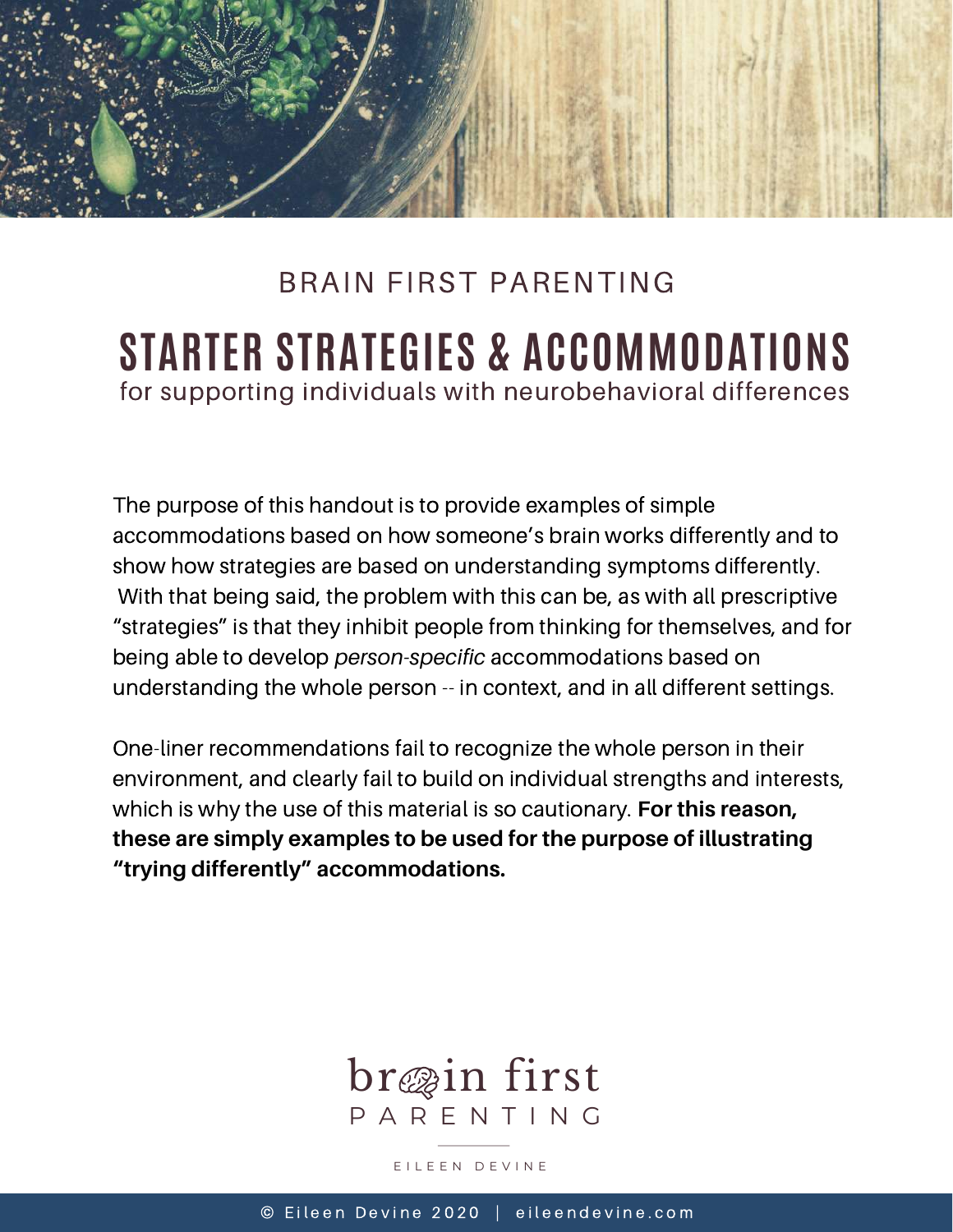# BRAIN FIRST PARENTING **STARTER STRATEGIES & ACCOMMODATIONS**

for supporting individuals with neurobehavioral differences

# **1) Social skills and adaptive behavior**

### **If:**

Social behaviors like a person half their age Prefers younger friends May be seen as "irresponsible" for their chronological age Interests and play more like a younger person

### **Then:**

Think younger, reframe accordingly Provide appropriate social opportunities Adjust expectations to fit a younger person Accept and support at developmental age

### **2) Sensory systems, sensory-motor integration**

# **If:**

Easily overstimulated and slow to settle Oversensitive to touch, textures, tags, etc. Undersensitive to touch, doesn't seem to feel pain

Highly sensitive to lights, sounds or smells Doesn't seem to understand boundaries Has trouble falling asleep, staying asleep

# **3) Nutrition**

# **If:**

Can't eat some foods –strong reactions to tastes Craves sugars, fats

Needs to eat often

Doesn't seem to know when hungry

Doesn't seem to know when full, when to stop eating

# **4) Language and communication**

## **If:**

Talks better than understands; may be "off topic" Confabulates—"Fills in the blanks" Has trouble finding words for feelings Doesn't seem to understand, "Just doesn't get it" Difficulty reading or responding to body language Chatty, may talk but have difficulty conversing

### **Then:**

Identify what is overstimulating: remove Evaluate and eliminate problems Observe; prevent problems Analyze settings for sensory input Provide visuals, consider social age Reduce stimuli, eliminate pre-bed TV

### **Then:**

Stop fighting. Ask: sensory issues? Teeth Recognize fatigue, provide healthy snacks Provide protein, complex carbs, no sugars, dyes Use routine, recognize emotional cues of hunger

Monitor, hydrate, provide healthy foods, safety (May be related to early deprivation)

### **Then:**

Use fewer words, check for understanding Breathe. Check by saying, "Show me" Try art, music, acting out Slow down, use concrete language Be specific, not indirect Recognize need to belong, accept, support